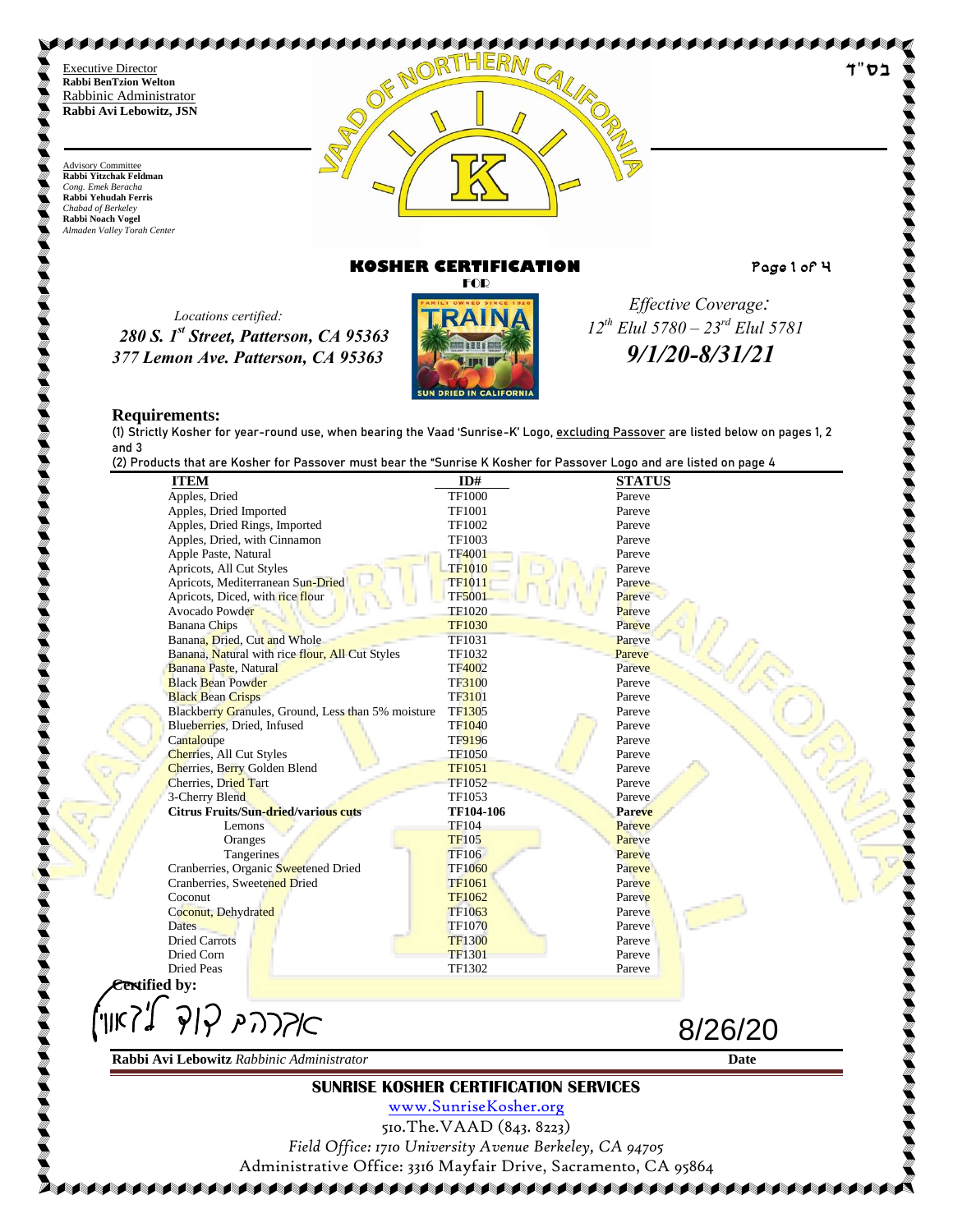Advisory Committee **Rabbi Yitzchak Feldman** *Cong. Emek Beracha* **Rabbi Yehudah Ferris** *Chabad of Berkeley* **Rabbi Noach Vogel** *Almaden Valley Torah Center*



# **KOSHER CERTIFICATION Page 2 of 4**

בס

 *Locations certified: 280 S. 1st Street, Patterson, CA 95363 377 Lemon Ave. Patterson, CA 95363*



 *Effective Coverage: 12th Elul 5780 – 23rd Elul 5781 9/1/20-8/31/21*

#### **Requirements:**

(1) Strictly Kosher for year-round use, when bearing the Vaad 'Sunrise-K' Logo, excluding Passover are listed below on pages 1, 2 and 3<br>(2) Pro

(2) Products that are Kosher for Passover must bear the "Sunrise K Kosher for Passover Logo and are listed on page 4

| <b>ITEM</b>                                  | ID#           | <b>STATUS</b> |
|----------------------------------------------|---------------|---------------|
| Figs, California                             | <b>TF1080</b> | Pareve        |
| Figs, California Dried Calimyrna             | <b>TF1081</b> | Pareve        |
| Figs, California Dried Mission               | TF1082        | Pareve        |
| Fruit Blend, American                        | <b>TF1090</b> | Pareve        |
| Fruit Blend, Orchard                         | <b>TF1091</b> | Pareve        |
| Fruit Medley, Baker's                        | <b>TF1092</b> | Pareve        |
| Fruit Mix, Berry, Cherry, Raisin             | <b>TF1093</b> | Pareve        |
| Fruit Mix, California Extra Fancy            | <b>TF1094</b> | Pareve        |
| Fruit Mix, Deluxe Fruit Medley               | <b>TF1095</b> | Pareve        |
| Fruit Mix, Fruit Medley                      | <b>TF1096</b> | Pareve        |
| Fruit Mix, Double Diced Fruit Medley         | TF1097        | Pareve        |
| Fruit Mix, Fancy Fruit Blend                 | TF1098        | Pareve        |
| <b>Fruit Mix, Fancy Fruit with Apple</b>     | TF1099        | Pareve        |
| Fruit Mix, Five-way                          | <b>TF1100</b> | Pareve        |
| Fruit Mix, Natural Fruit Medley              | <b>TF1101</b> | Pareve        |
| Fruit Mix, Select                            | <b>TF1102</b> | Pareve        |
| Fruit Mix, Tropical Trio                     | <b>TF1103</b> | Pareve        |
| <b>Ketchups</b>                              | <b>TF2100</b> | <b>Pareve</b> |
| Original                                     | <b>TF2100</b> | Pareve        |
| Organic                                      | TF2110        | Pareve        |
| Sicilian                                     | <b>TF2120</b> | Pareve        |
| Siracha                                      | TF2130        | Pareve        |
| <b>BBQ-Apricot</b>                           | TF2140        | Pareve        |
| <b>BBQ-Plum</b>                              | <b>TF2150</b> | Pareve        |
| Kiwi, Dried                                  | <b>TF9199</b> | Pareve        |
| Mango, Dried, All Cut Styles                 | <b>TF1110</b> | Pareve        |
| Mango, Organic Dried, All Cut Styles         | <b>TF1111</b> | Pareve        |
| Mango Paste, Natural                         | <b>TF4003</b> | Pareve        |
| Mixed Fancy Fruit                            | <b>TF1130</b> | Pareve        |
| Nectarines, All Cut Styles                   | <b>TF1120</b> | Pareve        |
| Papaya, Dried                                | <b>TF1140</b> | Pareve        |
| Peaches, All Cut Styles                      | <b>TF1150</b> | Pareve        |
| Pears, All Cut Styles                        | <b>TF1160</b> | Pareve        |
| Pears, Diced, with rice flour                | <b>TF5002</b> | Pareve        |
| Persimmon, Dried                             | <b>TF9198</b> | Pareve        |
| Certified by:                                |               |               |
|                                              |               |               |
| κ7<br>אקרה ק                                 |               | 8/26/20       |
| Rabbi Avi Lebowitz Rabbinic Administrator    |               | Date          |
| <b>SUNRISE KOSHER CERTIFICATION SERVICES</b> |               |               |

[www.SunriseKosher.org](http://www.sunrisekosher.org/) 510.The.VAAD (843. 8223) *Field Office: 1710 University Avenue Berkeley, CA 94705* Administrative Office: 3316 Mayfair Drive, Sacramento, CA 95864

8888888888888888888888888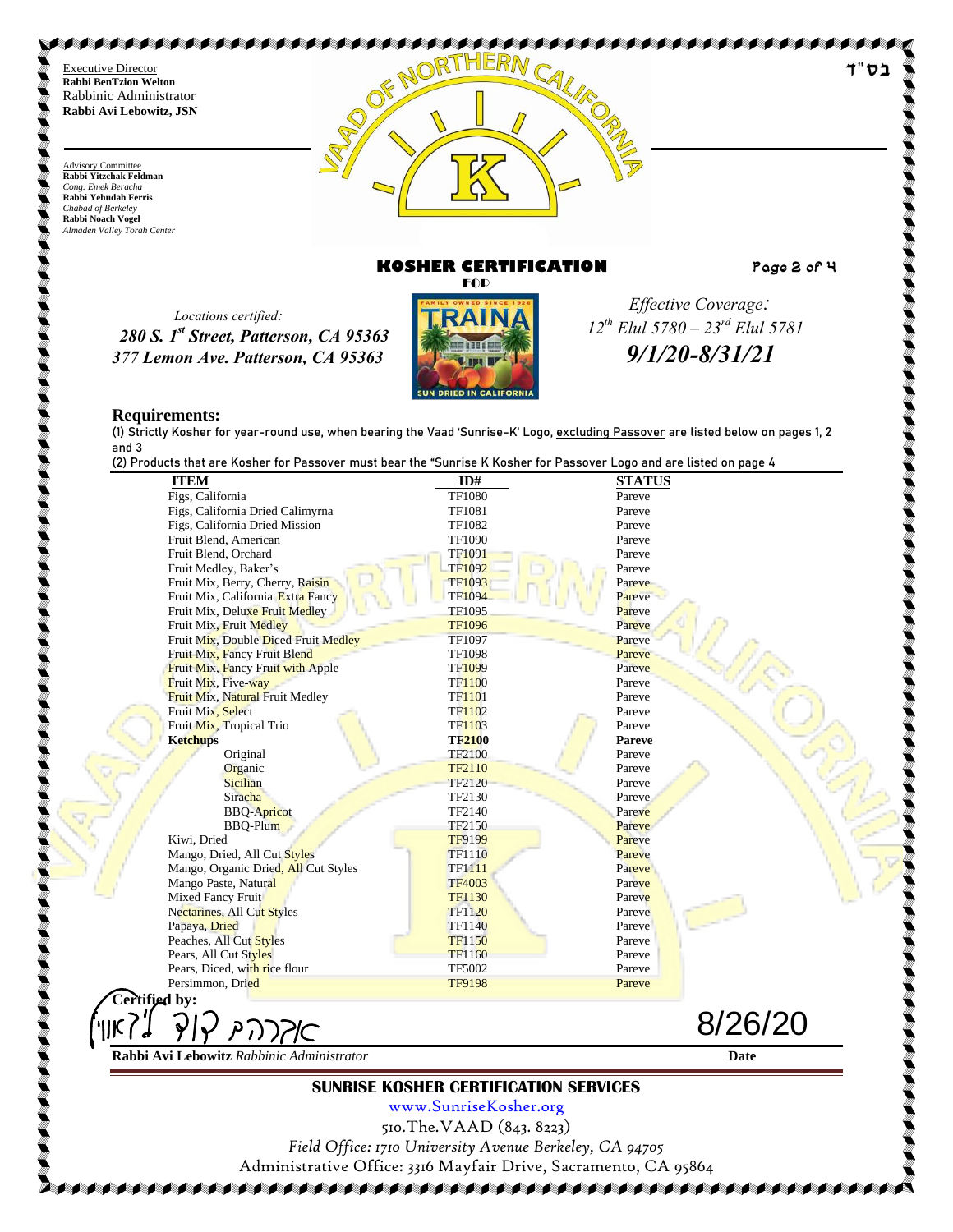Advisory Committee **Rabbi Yitzchak Feldman** *Cong. Emek Beracha* **Rabbi Yehudah Ferris** *Chabad of Berkeley* **Rabbi Noach Vogel** *Almaden Valley Torah Center*



# **KOSHER CERTIFICATION Page 3 of 4**

 *Locations certified: 280 S. 1st Street, Patterson, CA 95363 377 Lemon Ave. Patterson, CA 95363*



 *Effective Coverage: 12th Elul 5780 – 23rd Elul 5781 9/1/20-8/31/21*

#### **Requirements:**

(1) Strictly Kosher for year-round use, when bearing the Vaad 'Sunrise-K' Logo, excluding Passover are listed below on pages 1, 2 and 3

(2) Products that are Kosher for Passover must bear the "Sunrise K Kosher for Passover Logo and are listed on page 4

| (2) Froudclo liidl die Kosner for Fassover must bedring. Sum ise K Kosner for Fassover Logo diiu die listeu |                    |               |
|-------------------------------------------------------------------------------------------------------------|--------------------|---------------|
| <b>ITEM</b>                                                                                                 | ID#                | <b>STATUS</b> |
| Pineapple, Dried, All Cut Styles                                                                            | <b>TF1170</b>      | Pareve        |
| Pineapple Paste, Natural                                                                                    | <b>TF4004</b>      | Pareve        |
| Plums, All Cut Styles                                                                                       | <b>TF1180</b>      | Pareve        |
| Pomegranates Arils, Dried Infused                                                                           | <b>TF1190</b>      | Pareve        |
| Prunes, California                                                                                          | <b>TF1200</b>      | Pareve        |
| Prunes, Diced                                                                                               | <b>TF1201</b>      | Pareve        |
| Prunes, Paste                                                                                               | <b>TF1202</b>      | Pareve        |
| Raisins, California Dark                                                                                    | TF <sub>1210</sub> | Pareve        |
| Raisins, California Golden                                                                                  | TF1211             | Pareve        |
| Raisins, Jumbo Blend (item #617220)                                                                         | TF1212             | Pareve        |
| Raspberry Granules, Ground, Less than 5% Moisture                                                           | TF1301             | Pareve        |
| Strawberry diced granules                                                                                   | TF1401             | Pareve        |
| <b>Strawberry</b> paste                                                                                     | <b>TF1402</b>      | Pareve        |
| Strawberry whole, capped, and dried                                                                         | TF1403             | Pareve        |
| <b>Tomatoes, All Cut Styles</b>                                                                             | TF1230             | Pareve        |
| Tomatoes, Turkish, All Cut Styles                                                                           | TF1231             | Pareve        |
| Tomatoes in Oil Halves                                                                                      | <b>PCCP2110</b>    | Pareve        |
| Tomatoes in Oil: Julienne                                                                                   | <b>PCCP2111</b>    | Pareve        |
| <b>Trail Mix</b> , Tropical                                                                                 | <b>TF1240</b>      | Pareve        |
| Trail Mix, California                                                                                       | TF1241             | Pareve        |

**Certified by:**

אדרת<mark>יק קוד ל</mark>'דאון')

**Rabbi Avi Lebowitz** *Rabbinic Administrator* **Date**

8/26/20

## **SUNRISE KOSHER CERTIFICATION SERVICES**

[www.SunriseKosher.org](http://www.sunrisekosher.org/) 510.The.VAAD (843. 8223) *Field Office: 1710 University Avenue Berkeley, CA 94705* Administrative Office: 3316 Mayfair Drive, Sacramento, CA 95864